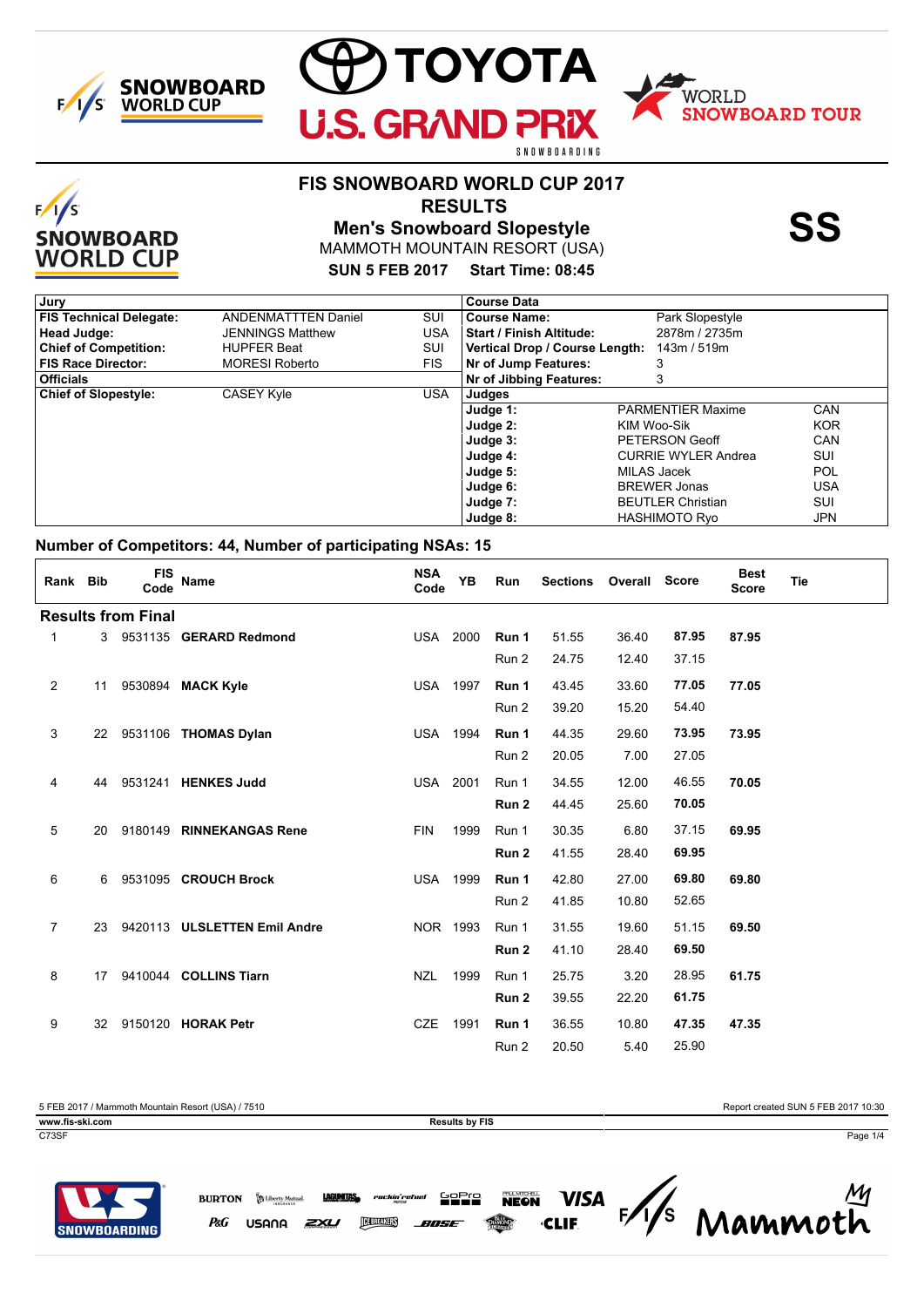





# **FIS SNOWBOARD WORLD CUP 2017**

**U.S. GRAN** 

 **RESULTS**

MAMMOTH MOUNTAIN RESORT (USA) **Men's Snowboard Slopestyle SS**

**SUN 5 FEB 2017 Start Time: 08:45**

### **Number of Competitors: 44, Number of participating NSAs: 15**

| Rank Bib |              | FIS<br>Code                       | <b>Name</b>                  | <b>NSA</b><br>Code | <b>YB</b> | Run                     | <b>Sections</b>      |          | Overall Score | <b>Best</b><br><b>Score</b> |                | <b>Tie</b>    |     |
|----------|--------------|-----------------------------------|------------------------------|--------------------|-----------|-------------------------|----------------------|----------|---------------|-----------------------------|----------------|---------------|-----|
| $10\,$   |              |                                   | 12 9531050 WILLETT Eric      | <b>USA 1988</b>    |           | Run 1                   | 24.00                | 3.40     | 27.40         | 45.25                       |                |               |     |
|          |              |                                   |                              |                    |           | Run 2                   | 33.45                | 11.80    | 45.25         |                             |                |               |     |
| 11       | 19           |                                   | 9530994 HUNT Chandler        | <b>USA 1998</b>    |           | Run 1                   | 28.65                | 8.40     | 37.05         | 37.05                       |                |               |     |
|          |              |                                   |                              |                    |           | Run 2                   | 26.10                | 8.40     | 34.50         |                             |                |               |     |
| 12       | 35           |                                   | 9030045 SCHMITT Matias       | ARG 1991           |           | Run 1                   | 20.20                | 4.40     | 24.60         | 35.15                       |                |               |     |
|          |              |                                   |                              |                    |           | Run 2                   | 27.95                | 7.20     | 35.15         |                             |                |               |     |
| 13       |              |                                   | 9 9531009 BADEN Nikolas      | <b>USA 1998</b>    |           | Run 1                   | 16.15                | 2.60     | 18.75         | 29.15                       |                |               |     |
|          |              |                                   |                              |                    |           | Run 2                   | 19.15                | 10.00    | 29.15         |                             |                |               |     |
| 14       |              |                                   | 13 9420072 SANDBECH Staale   | NOR 1993           |           | Run 1                   |                      |          | <b>DNS</b>    |                             |                |               |     |
|          |              |                                   |                              |                    |           | Run 2                   |                      |          | <b>DNS</b>    |                             |                |               |     |
| 15       | 25           |                                   | 9100693 JOBIN Francis        | CAN 1998           |           | Run 1                   |                      |          | <b>DNS</b>    |                             |                |               |     |
|          |              |                                   |                              |                    |           | Run 2                   |                      |          | <b>DNS</b>    |                             |                |               |     |
| 16       |              |                                   | 15 9420138 ULSTEIN Isak      | NOR 1998           |           | Run 1                   |                      |          | <b>DNS</b>    |                             |                |               |     |
|          |              |                                   |                              |                    |           | Run 2                   |                      |          | <b>DNS</b>    |                             |                |               |     |
| Rank Bib |              | <b>FIS</b>                        | Name                         | NSA                |           | YB Run                  | J2<br>J1             | J3       | J4            | J5                          |                | J6 Score Best | Tie |
|          |              | Code                              |                              | Code               |           |                         |                      |          |               |                             |                |               |     |
|          |              | <b>Results from Qualification</b> |                              |                    |           |                         |                      |          |               |                             |                |               |     |
| 17       | $\mathbf{1}$ |                                   | 9530579 BEAUCHEMIN Eric      |                    |           | USA 1991 Run 1<br>Run 2 | 55<br>54<br>71<br>68 | 55<br>72 |               |                             | 70.33          | 54.66 70.33   |     |
| 18       | 26           |                                   | 9480582 KHADARIN Vlad        |                    |           | RUS 1998 Run 1          | 64<br>60             | 63       |               |                             | 62.33          | 69.00         |     |
|          |              |                                   |                              |                    |           | Run 2                   | 71<br>69             | 67       |               |                             | 69.00          |               |     |
| 19       | 14           |                                   | 9420140 TISCHENDORF Fridtjof |                    |           | NOR 1997 Run 1<br>Run 2 | 62<br>68<br>69<br>69 | 67<br>68 |               |                             | 65.66<br>68.66 | 68.66         |     |
| 20       | 42           |                                   | 9100773 GOUWELOOS Craig      |                    |           | CAN 1992 Run 1          | 68<br>65             | 65       |               |                             | 66.00          | 66.00         |     |
|          |              |                                   |                              |                    |           | Run 2                   | 28<br>31             | 25       |               |                             | 28.00          |               |     |
| 21       | 18           |                                   | 9100655 JARVIS Carter        |                    |           | CAN 1999 Run 1<br>Run 2 | 30<br>30<br>65<br>66 | 28<br>66 |               |                             | 29.33<br>65.66 | 65.66         |     |
| 22       | 10           | 1224984                           | <b>NICHOLLS Jamie</b>        |                    |           | GBR 1993 Run 1          | 40<br>38             | 39       |               |                             | 39.00          | 64.00         |     |
|          |              |                                   |                              |                    |           | Run 2                   | 65<br>63<br>46       | 64       |               |                             | 64.00          |               |     |
| 23       | 21           | 9530910                           | <b>MOODY Brett</b>           |                    |           | USA 1995 Run 1<br>Run 2 | 48<br>63<br>61       | 46<br>60 |               |                             | 46.66<br>61.33 | 61.33         |     |
| 24       | 28           |                                   | 9400053 VELDEN van der Niek  |                    |           | NED 2000 Run 1<br>Run 2 |                      |          | 33<br>57      | 29<br>28<br>57<br>64        | 30.00<br>59.33 | 59.33         |     |

5 FEB 2017 / Mammoth Mountain Resort (USA) / 7510 Report created SUN 5 FEB 2017 10:30 **www.fis-ski.com Results by FIS** 

P&G

**BURTON S** Liberty Mutual

USANA

**LAGUNTAS** 

ZXU

rockin'r

**CLEREAKERS** 

C73SF Page 2/4

**Sepre** 

805E

**VISA** 

 $\frac{1}{s}$ 

Mammoth

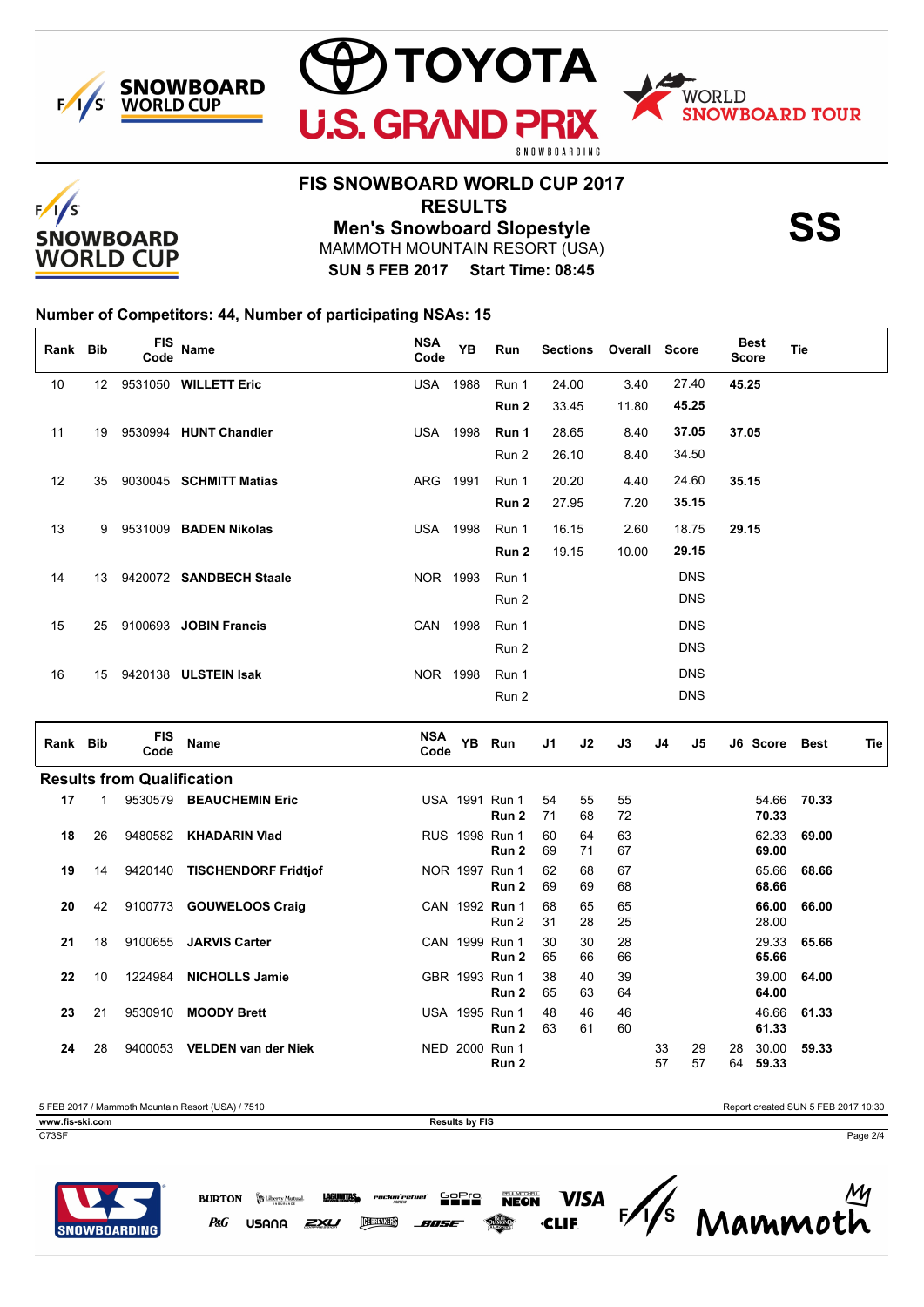





### **FIS SNOWBOARD WORLD CUP 2017**

**U.S. GRAN** 

 **RESULTS**

**Men's Snowboard Slopestyle SS**

MAMMOTH MOUNTAIN RESORT (USA)

**SUN 5 FEB 2017 Start Time: 08:45**

### **Number of Competitors: 44, Number of participating NSAs: 15**

| Rank Bib |                | <b>FIS</b><br>Code | <b>Name</b>                  | <b>NSA</b><br>Code | YB Run                                | J1       | J2       | J3       | J4                   | J5       |          | J6 Score          | Best  | Tie |
|----------|----------------|--------------------|------------------------------|--------------------|---------------------------------------|----------|----------|----------|----------------------|----------|----------|-------------------|-------|-----|
| 25       | 31             | 9220040            | <b>McCORMICK Matthew</b>     |                    | GBR 1997 Run 1<br>Run 2               |          |          |          | 61<br>41             | 56<br>39 | 60<br>36 | 59.00<br>38.66    | 59.00 |     |
| 26       | $\overline{7}$ |                    | 9410042 GARCIA KNIGHT Carlos |                    | NZL 1997 Run 1<br>Run 2               |          |          |          | 59<br>34             | 58<br>28 | 58       | 58.33<br>32 31.33 | 58.33 |     |
| 27       | 39             |                    | 9090090 GYOSHARKOV Petar     |                    | <b>BUL</b> 1996 <b>Run 1</b><br>Run 2 | 58<br>11 | 57<br>18 | 56<br>13 |                      |          |          | 57.00<br>14.00    | 57.00 |     |
| 28       | $\overline{2}$ |                    | 9530985 DAVIS Brandon        |                    | USA 1995 Run 1<br>Run 2               |          |          |          | 53<br>60             | 50<br>54 | 50<br>56 | 51.00<br>56.66    | 56.66 |     |
| 28       | 4              |                    | 9100475 NICHOLSON Tyler      |                    | CAN 1995 Run 1<br>Run <sub>2</sub>    | 50<br>57 | 52<br>56 | 49<br>57 |                      |          |          | 50.33<br>56.66    | 56.66 |     |
| 30       | 38             |                    | 1554959 CUKUNDE Arturs       |                    | LAT 1992 Run 1<br>Run <sub>2</sub>    | 42<br>59 | 41<br>55 | 41<br>55 |                      |          |          | 41.33<br>56.33    | 56.33 |     |
| 31       | 36             |                    | 9700047 JAROS Samuel         |                    | SVK 2001 Run 1<br>Run 2               |          |          |          | 55<br>34             | 55<br>34 | 54<br>39 | 54.66<br>35.66    | 54.66 |     |
| 32       | 40             |                    | 9180154 THELEN Axel          | <b>FIN</b>         | 1997 Run 1<br>Run <sub>2</sub>        |          |          |          | 21<br>52             | 23<br>53 | 20<br>55 | 21.33<br>53.33    | 53.33 |     |
| 33       | 41             |                    | 9030049 CHIARADIO Federico   |                    | ARG 1997 Run 1<br>Run <sub>2</sub>    |          |          |          | 48<br>47             | 49<br>51 | 48<br>53 | 48.33<br>50.33    | 50.33 |     |
| 34       | 45             |                    | 9380019 STOJAK Tino          |                    | CRO 2000 Run 1<br>Run 2               |          |          |          | 49<br>$\overline{7}$ | 48<br>16 | 46<br>15 | 47.66<br>12.66    | 47.66 |     |
| 35       | 46             |                    | 9030063 BIDEGAIN Pedro       |                    | ARG 1997 Run 1<br>Run 2               |          |          |          | 47<br>23             | 45<br>18 | 42       | 44.66<br>23 21.33 | 44.66 |     |
| 36       | 24             |                    | 9531163 WINKELMANN Luke      |                    | USA 2000 Run 1<br>Run 2               |          |          |          | 16<br>36             | 18<br>38 | 13<br>37 | 15.66<br>37.00    | 37.00 |     |
| 37       | 8              |                    | 9531130 CORNING Chris        |                    | USA 1999 Run 1<br>Run 2               |          |          |          | 37<br>38             | 30<br>37 | 35<br>31 | 34.00<br>35.33    | 35.33 |     |
| 38       | 16             |                    | 9531213 FARRELL Lyon         |                    | USA 1998 Run 1<br>Run 2               |          |          |          | 20<br>35             | 20<br>31 | 18<br>23 | 19.33<br>29.66    | 29.66 |     |
| 39       | 29             |                    | 1554994 PETRUSEVICS Toms     |                    | LAT 1992 Run 1<br>Run <sub>2</sub>    | 16<br>24 | 15<br>27 | 15<br>33 |                      |          |          | 15.33<br>28.00    | 28.00 |     |
| 40       | 30             |                    | 9180118 REHNBERG Mikko       | <b>FIN</b>         | 1997 Run 1<br>Run <sub>2</sub>        | 22<br>25 | 23<br>28 | 23<br>28 |                      |          |          | 22.66<br>27.00    | 27.00 |     |
| 41       | 34             |                    | 9531107 HUMPHREYS Asher      |                    | USA 1995 Run 1<br>Run 2               | 26<br>17 | 25<br>15 | 20<br>17 |                      |          |          | 23.66<br>16.33    | 23.66 |     |
| 42       | 37             |                    | 1184963 KORPI Janne          | <b>FIN</b>         | 1986 Run 1<br>Run <sub>2</sub>        |          |          |          | 23<br>23             | 19<br>18 | 20       | 17 19.66<br>20.33 | 20.33 |     |
| 43       | 47             |                    | 9220008 SCOTT George         |                    | GBR 1995 Run 1<br>Run 2               | 10<br>17 | 10<br>22 | 10<br>21 |                      |          |          | 10.00<br>20.00    | 20.00 |     |

5 FEB 2017 / Mammoth Mountain Resort (USA) / 7510 Report created SUN 5 FEB 2017 10:30

C73SF Page 3/4

**www.fis-ski.com Results by FIS**